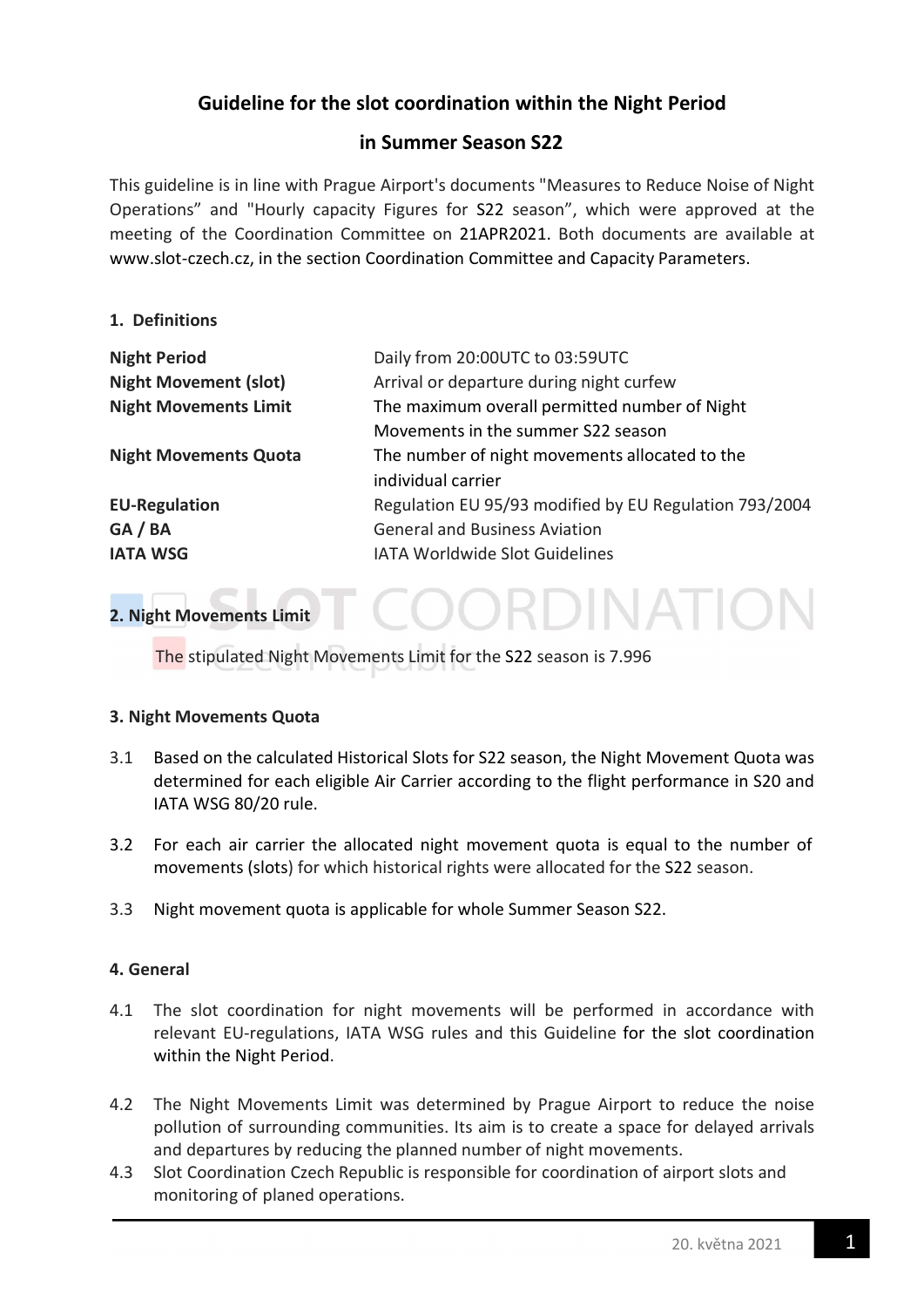- 4.4 It is of an utmost importance for the Aircraft operators to perform the flights with airports slots cleared outside the Night Period strictly at the cleared times and try to prevent its operation within the Night Period.
- 4.5 Slots swap (within the Night Movement Quota) is prohibited for S22 season.
- 4.6 Only flights of an Air Carriers with the Night Movement Quota allocated are permitted during the Night Period. All other flights, as well as empty positioning flights, training flights, GA/BA flights and aircraft technical stops, etc. are subject to an individual exception that can be granted by the Airport Operator – Prague Airport at email address jaroslav.filip@prg.aero (Aviation and Business Director of Prague Airport).
- 4.7 The instructions do not apply to emergency landing flights, flights connected with human life saving, search and rescue flights.
- 4.8 The instructions do not apply to flights diverting to Prague Ruzyne Airport. In case of departure of the diverted aircraft during Night Period, an airport slot must be requested. In this case, the airport slot will be allocated beyond the night movement limit
- 4.9 For the AOG flights operating during the night period, the coordination rules set out in article 5.6 apply

## 5. Coordination process

- 5.1 In case of flights during the Night Period, an air carrier may only use the Night Movements Quota allocated to it.
- 5.2 The Night Movements Quota can't be increased or exceeded during the season.
- 5.3 All unused night slots will automatically be offered for reallocation to all interested home based air carriers. The unused night slots are expired.
- 5.4 Aircraft types for movements in the Night Period may be changed. The operated type of aircraft must comply with the conditions stated in the AIP CR, part LKPR AD 2.21.1.2
- 5.5 The following rules apply to the coordination of AOG flights:
	- -Service type code Y will be used for AOG slot request
	- AOG flight is a ferry flight without handling services for passengers
	- The use of the service type code Y will mean normal coordination during the day (same as any other empty flight)
	- The use of the service type code Y in the Night Period means, that the flight will not be counted in the specified night quota. The requested slot will be allocated.
	- The flight will not be displayed on FIDS, it will only be included in the daily traffic plan and CAODB as any other empty flight
	- Flights with business jets can also be used as AOG flights (i.e. spare part transportation)
	- -Slot for AOG flight can be requested at any time, but the minimum time is 60 minutes before the flight